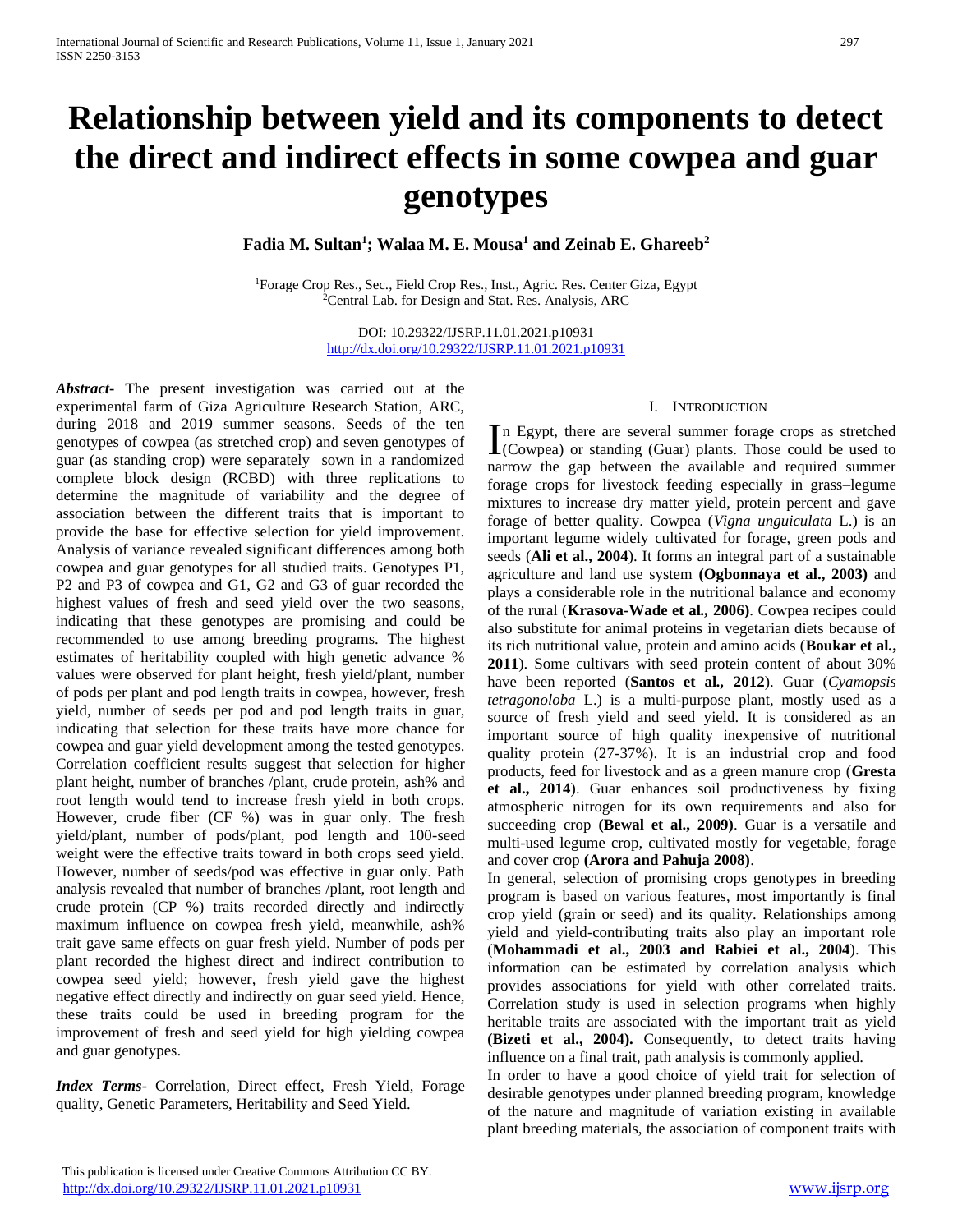yield and their contribution through direct and indirect effects are very important. Genotypic and different components of variance, heritability and genetic advance have been calculated for different yield traits in cowpea by several workers **(Ubi et al., 2001; Omoigui et al., 2006)** which revealed that selection was effective for a population with broad genetic variability and trait with high heritability. For selection in guar and yield improvement, **Sultan et al***.* **(2012) and Morris 2010** offer possibilities for developing more efficient plants with increased fresh forage yield potential, consequently identifying and quantifying the interrelationships between fresh forage yield and the influencing traits, whereas they were using the most suitable combinations of traits as selection criteria to achieve yield improvement.

These investigate focuses on selection of cowpea and guar genotypes with the most promising traits for agriculture purposes. Therefore, objectives of this study are providing basis for selection to improve fresh and seed yield in both cowpea and guar by: 1) investigating the interrelationships between yield (fresh forage and seed yield) and its components, 2) detect the direct and indirect effects of yield components and 3) estimating the expected genetic advance from selection. The selected genotypes can constitute a valuable initial material for further selection of high-yielding cultivars in plant breeding programs.

## II. MATERIALS AND METHODS

## *Plant Material and Experimental Design*

To study the performance of ten genotypes of cowpea and seven genotypes of guar for yield and its components, this work was carried out at Giza Agriculture Research Station, ARC during 2018 and 2019 summer seasons. Seeds of the ten cowpea and seven guar segregations in size and colure genotypes were inoculated with Rhizobium prior to sowing. The experimental design was a randomized complete block (RCBD) with three replications. All agricultural practices were applied, the experimental plot was consisted of five ridges, 60cm apart and 3.5m long, hills spaced 20 cm and plants thinned to one plant per hill after complete emergence. 150 kg super phosphate (15.5%) P2O5) was applied before sowing; 45kg/fed of urea (46% N) and 100 kg potassium sulphate (48% k<sub>2</sub>O) were applied before live irrigation.

One cutting was taken after 60 days from sowing then the cowpea and guar plants were left for flowering and seed production. Ten guarded plants of each plot were chosen randomly as a sample which separated into their components i.e. leaves, stem and roots for measuring growth traits. The following growth traits were collected:-

- Plant height (cm): it was measured from soil surface up to the top of the plants.

- Number of branches/plant.

- Dry leaf/stem ratio.
- Root length (cm).

- Fresh forage yield (g): at cutting time (60 days from sowing).

At harvest time (according to maturity time for each cowpea and guar genotypes under study), Five individual guarded plants were randomly taken from the central ridge in each plot to determine: - Pods number/plant

- Pods length/plant (cm)

 This publication is licensed under Creative Commons Attribution CC BY. <http://dx.doi.org/10.29322/IJSRP.11.01.2021.p10931> [www.ijsrp.org](http://ijsrp.org/)

- Seeds number/pod

 $-100$  – Seed weight (g)

- Seed yield (kg/fed) was obtained from a central ridges calculation to avoid the border effect.

# **Forage quality:-**

- Plant samples for the first cut were used to determine Crude protein (CP %), Crude fiber (CF %) and Ash percentage (Ash %) according to **A.O.A.C. (1980).**

# *Statistical analysis*

Differences between genotypes were determined for the data in each season/crop. Pooled analysis was carried out when the errors were homogeneous. The homogeneity of variances for each crop in the two seasons was checked by use of **Levene (1960)** test, and then combined across two seasons to test the significant differences among the studied genotypes in each crop, according to the standard statistical procedure described by **Steel and Torrie (1987**).

Genetic parameters (phenotypic and genotypic variance, heritability in broad sense  $(h_b^2)$  and the genetic advance percent of mean (GA %) at 5% selection intensity) for each trait/crop were estimated by using variance components method according to **Snedecor and Cochran (1981**).

Relationships between the traits were computed through phenotypic correlation and path coefficient. All simple correlation coefficients were worked out between all possible combinations of traits (**Snedecor and Cochran, 1989**). The path coefficients analysis appeared to provide clue to the contribution of various components of yield to overall fresh or seed yield in the populations under study. It provides an effective way of split up the total phenotypic correlation coefficients into direct and indirect effects of the yield components on fresh or seed yield and helps to understand the relationship among variables based on the general formula of **Duarte and Adams (1972)**.

# III. RESULTS AND DISUSSION

Results revealed that the studied genotypes varied significantly for all the traits/crop in each season. The homogeneity of error across the two years was checked by use of **Levene (1960)** test, and then combined across the tested years was performed to test the significant differences among genotypes (G), years (Y), and genotype by years interaction (G x Y) in each crop.

# **Mean performance**

In both cowpea and guar, mean performance indicated the existence of diversity among the all studied genotypes. **Table (1 and 2)** showed highly significant differences among the genotypes for all the studied traits in both crops. These results were in agreement with the findings of **Sultan et al. (2012)** and **Manivannan et al***.* **(2015)** for guar and **Aliyu et al***.* **(2019)** for cowpea.

In cowpea, results revealed significant differences among years (Y) for leaf/stem ratio, number of pod/plant and seed yield, meanwhile, genotype by year interaction (G x Y) significantly affected for plant height, leaf/stem ratio, CP %, root length, fresh yield, 100-seed weight and seed yield. In guar, results showed significant differences among years (Y) for plant height, leaf/stem ratio and 100-seed weight. Genotype by year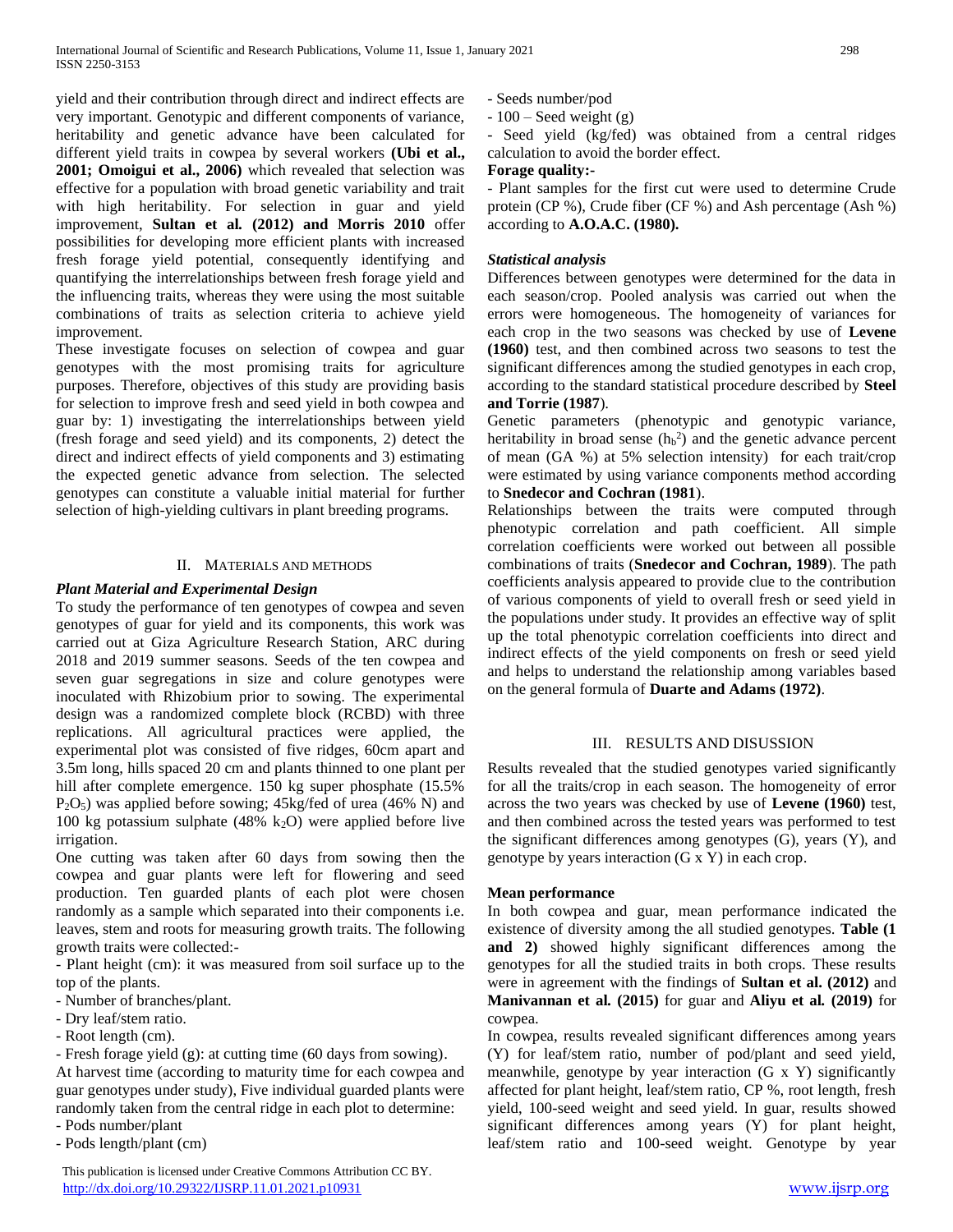interaction (G x Y) affected plant height, leaf/stem ratio, CP %, CF %, fresh yield, number of seed /pod, pod length and seed yield.

The differences between the years were not large, which was the result of low differences in weather conditions between the two years in both crops. These results indicates the presence of sufficient genetic variability for fresh and seed yield and its attributes among both cowpea and guar genotypes which selection can be based.

Regarding cowpea data, **Table (1 and 2)** revealed that the P1, P2 and P3 genotypes possessed the profuse number of branches /plant (11.17, 11.50 and 9.83, respectively), highest Ash% (11.77, 11.84 and 11.56, respectively), with tallest root length (38.84, 36.02 and 36.58 cm, respectively), heaviest fresh yield (238.18, 230.90 and 209.47 g, respectively), largest number of

pods (45.32, 51.97 and 4.37 pods, respectively), pod length (15.64, 16.28 and 15.83 cm, respectively) and seed yield (499.63, 620.97 and 527.02 kg, respectively) across the two seasons. Genotypes P2, P1 and P4 had the tallest plants (145.58, 142.18 and 139.07 cm, respectively). Meanwhile, P10 and P9 gave profuse leaf/ stem ratio (1.83 and 1.65, respectively). Data revealed that genotypes P1 and P4 had the highest CP% (21.17 and 20.60%, respectively), while P9 and P5 recorded the highest CF% (32.02 and 31.70%, respectively). On the other hand, P3 and P2 possessed the highest number of seeds per pods (20.65 and 18.42 seeds, respectively). However, the heaviest weights of 100-seeds (14.87 and 13.75 g) were recorded by P1 and P2, respectively.

**Table 1.** Mean performance of some fresh yield traits for the ten cowpea and seven guar genotypes (combined across 2018 and 2019 seasons).

| Genotype         | <b>Plant</b><br>height<br>(cm) | Number of<br>branches<br>/plant | Leaf/<br>stem<br>ratio | <b>Root</b><br>length<br>(cm) | Fresh<br>yield<br>(g) | $\bf CP$<br>$\frac{0}{0}$ | CF<br>$\frac{0}{0}$ | Ash<br>$\frac{0}{0}$ |  |  |  |  |
|------------------|--------------------------------|---------------------------------|------------------------|-------------------------------|-----------------------|---------------------------|---------------------|----------------------|--|--|--|--|
| Cowpea genotypes |                                |                                 |                        |                               |                       |                           |                     |                      |  |  |  |  |
| <b>P1</b>        | 142.18                         | 11.17                           | 1.46                   | 38.84                         | 238.18                | 21.17                     | 26.01               | 11.77                |  |  |  |  |
| P <sub>2</sub>   | 145.58                         | 11.50                           | 1.29                   | 36.02                         | 230.90                | 20.25                     | 25.46               | 11.84                |  |  |  |  |
| P <sub>3</sub>   | 129.70                         | 9.83                            | 1.53                   | 36.58                         | 209.47                | 19.00                     | 27.41               | 11.56                |  |  |  |  |
| <b>P4</b>        | 139.07                         | 9.00                            | 1.24                   | 24.58                         | 188.52                | 20.60                     | 29.27               | 10.78                |  |  |  |  |
| <b>P5</b>        | 106.92                         | 6.50                            | 1.41                   | 21.95                         | 180.25                | 17.62                     | 31.70               | 10.58                |  |  |  |  |
| P6               | 87.80                          | 6.17                            | 1.28                   | 21.09                         | 155.85                | 16.79                     | 30.88               | 9.90                 |  |  |  |  |
| $\mathbf{P}7$    | 110.52                         | 7.00                            | 1.28                   | 16.68                         | 158.63                | 17.04                     | 31.10               | 8.70                 |  |  |  |  |
| P <sub>8</sub>   | 114.72                         | 8.00                            | 1.44                   | 19.16                         | 139.75                | 17.54                     | 28.94               | 8.42                 |  |  |  |  |
| P <sub>9</sub>   | 91.50                          | 6.83                            | 1.65                   | 17.70                         | 159.68                | 17.74                     | 32.02               | 8.98                 |  |  |  |  |
| <b>P10</b>       | 114.37                         | 7.17                            | 1.83                   | 27.62                         | 171.40                | 20.31                     | 29.48               | 8.93                 |  |  |  |  |
| Years $(Y)$      | <b>NS</b>                      | <b>NS</b>                       | 0.05                   | <b>NS</b>                     | <b>NS</b>             | <b>NS</b>                 | <b>NS</b>           | <b>NS</b>            |  |  |  |  |
| Genotype (G)     | 6.51                           | 2.19                            | 0.08                   | 1.63                          | 10.68                 | 1.05                      | 1.61                | 0.74                 |  |  |  |  |
| $G*Y$            | 9.20                           | <b>NS</b>                       | 0.12                   | 2.30                          | 15.10                 | 1.48                      | $_{\rm NS}$         | <b>NS</b>            |  |  |  |  |
|                  |                                |                                 |                        | <b>Guar genotypes</b>         |                       |                           |                     |                      |  |  |  |  |
| G1               | 134.23                         | 7.67                            | 1.35                   | 7.40                          | 207.63                | 20.31                     | 30.36               | 10.82                |  |  |  |  |
| G <sub>2</sub>   | 129.28                         | 9.83                            | 1.31                   | 7.37                          | 224.43                | 19.06                     | 32.54               | 11.43                |  |  |  |  |
| G <sub>3</sub>   | 118.37                         | 7.50                            | 1.18                   | 6.75                          | 177.20                | 20.95                     | 30.09               | 10.36                |  |  |  |  |
| G <sub>4</sub>   | 123.48                         | 8.67                            | 1.55                   | 5.67                          | 138.67                | 18.73                     | 28.33               | 8.60                 |  |  |  |  |
| G <sub>5</sub>   | 110.38                         | 6.17                            | 1.54                   | 4.77                          | 108.62                | 17.67                     | 27.37               | 7.69                 |  |  |  |  |
| G <sub>6</sub>   | 100.20                         | 5.50                            | 1.53                   | 4.42                          | 97.53                 | 17.53                     | 25.24               | 8.65                 |  |  |  |  |
| G7               | 94.73                          | 5.83                            | 1.55                   | 4.14                          | 104.40                | 15.87                     | 26.98               | 8.13                 |  |  |  |  |
| Years $(Y)$      | 3.28                           | <b>NS</b>                       | 0.06                   | <b>NS</b>                     | NS                    | <b>NS</b>                 | NS                  | <b>NS</b>            |  |  |  |  |
| Genotype (G)     | 2.76                           | 1.507                           | 0.09                   | 0.44                          | 18.63                 | 1.45                      | 1.20                | 0.74                 |  |  |  |  |
| $G*Y$            | 3.90                           | <b>NS</b>                       | 0.12                   | NS                            | 26.35                 | 2.05                      | 1.70                | <b>NS</b>            |  |  |  |  |

Concerning guar results, **Table (1 and 2)** revealed that genotypes G1, G2 and G3 possessed the highest CP % (20.31, 19.06 and 20.95%, respectively), recording the highest CF % (30.36, 32.54 and 30.09 %, respectively), Ash % (10.82, 11.43 and 10.36,

respectively), tallest root length (7.40, 7.37 and 6.75 cm, respectively), with heaviest fresh yield (207.63, 224.43 and 177.20 g, respectively). These G1, G2 and G3 genotypes surpassed for all tested seed yield traits, recorded the highest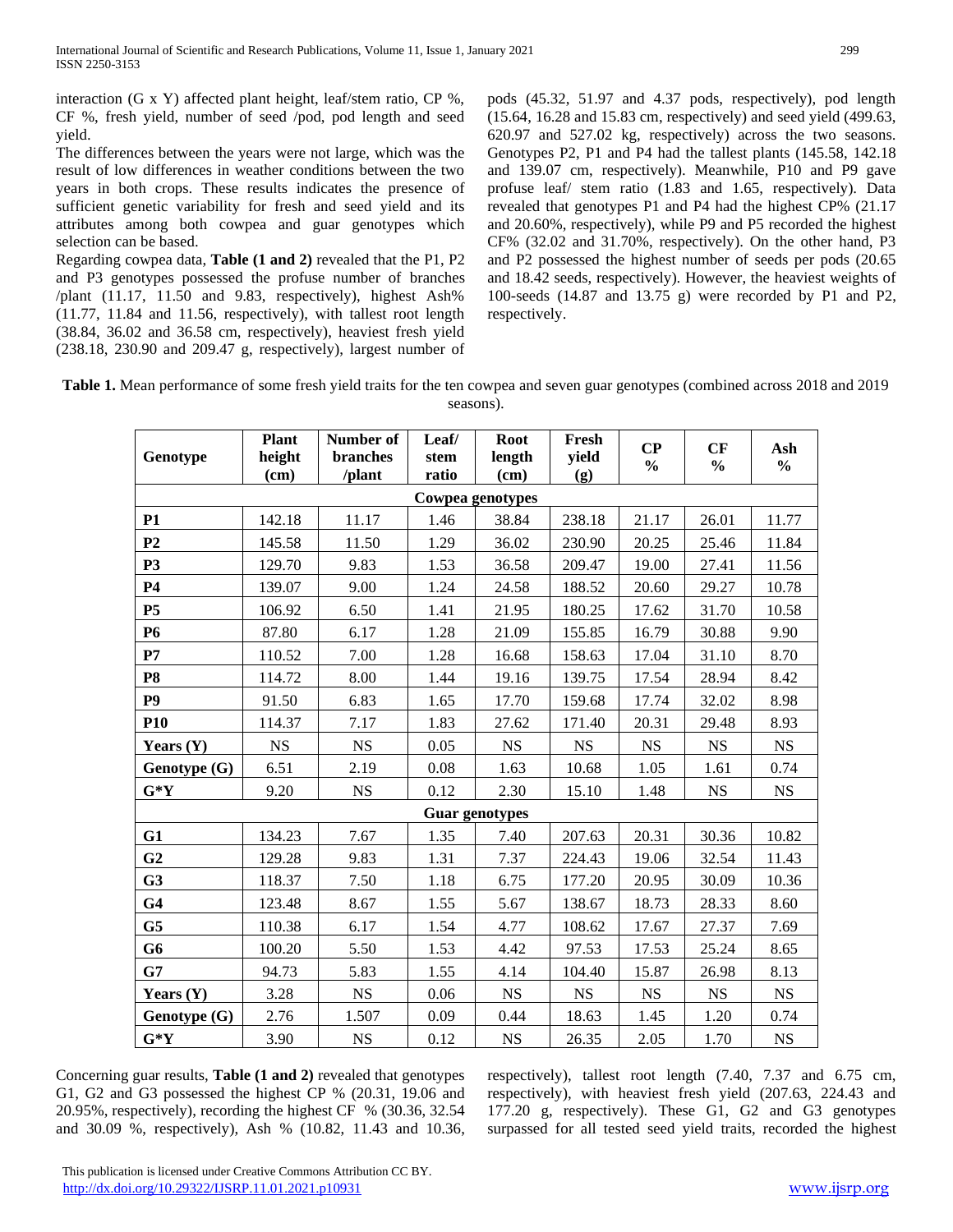**Number of pod/plant**

number of pods per plant (128.88, 134.59 and 124.87 pods, respectively), possessed the highest number of seeds per pods (10.83, 10.33 and 9.33 seeds, respectively), had the tallest pod length (5.95, 4.98 and 6.42 cm, respectively), showed the heaviest weights of 100-seeds (4.66, 4.22 and 4.60 g, respectively) and produced the highest seed yield (409.22, 346.15 and 367.08 kg, respectively) across the two seasons.

> **Cowpea Genotype**

Meanwhile G1 and G2 had the tallest plants (134.23 and 129.28 cm, respectively). On the other hand, G2 and G4 possessed the highest number of branches/plant (9.83 and 8.67 branches, respectively). The results revealed that the G4 and G7 genotype had the highest leaf/ stem ratio (1.55) across the two seasons.

> **100-seed weight (g)**

**Seed yield (Kg/fed)**

**Table 2.** Mean performance of some seed yield traits for the ten cowpea and seven guar genotypes (combined across 2018 and 2019 seasons).

**Pod length (cm)**

**Number of seed /pod**

| n con and occupied respectively. Mean while, the follow one was        | $\alpha$ or $\beta$ and $\alpha$ is $\beta$ and $\beta$ and $\beta$ and $\alpha$ is $\alpha$ is $\beta$ and $\beta$ and $\beta$ and $\beta$ and $\beta$ and $\beta$ and $\beta$ and $\beta$ and $\beta$ and $\beta$ and $\beta$ and $\beta$ and $\beta$ and $\beta$ and $\beta$ and $\beta$ and $\beta$ and |
|------------------------------------------------------------------------|-------------------------------------------------------------------------------------------------------------------------------------------------------------------------------------------------------------------------------------------------------------------------------------------------------------|
| cowpea P8 and guar G6 for fresh yield. On the other hand,              | crude protein (CP %) $(0.71^{**})$ , Ash % $(0.82^{**})$ and root length                                                                                                                                                                                                                                    |
| cowpea p9 and guar G4 recorded the lowest seed yield. These            | $(0.84^{**})$ . It is suggested that fresh yield/plant of cowpea may be                                                                                                                                                                                                                                     |
| results are in harmony with those reported by Davis et al.,            | raised through selection for tallness plant, more branches, crude                                                                                                                                                                                                                                           |
| $(1986)$ , Sharawy and El-Fiky $(2003)$ who found significant          | protein, crude fibers, Ash% and tallness root, which is evident in                                                                                                                                                                                                                                          |
| differences among tested genotypes for seed yield and its related      | the present study. It is observed that crude fiber (CF %) recorded,                                                                                                                                                                                                                                         |
| traits.                                                                | highly significant negative correlation with all studied traits                                                                                                                                                                                                                                             |
|                                                                        | except leaf/ stem ratio, meaning crude fiber (CF %) forming                                                                                                                                                                                                                                                 |
| <b>IV. CORRELATION STUDIES</b>                                         | decrease other fresh yield studied traits, on the contrary for                                                                                                                                                                                                                                              |
| The correlation coefficients among all pairs of fresh yield studied    | Ash% was highly significant positive correlation with other<br>studied traits except leaf/ stem ratio, meaning these fresh yield                                                                                                                                                                            |
| traits of cowpea and guar over the two seasons are given in Table      |                                                                                                                                                                                                                                                                                                             |
| This publication is licensed under Creative Commons Attribution CC BY. |                                                                                                                                                                                                                                                                                                             |
| http://dx.doi.org/10.29322/IJSRP.11.01.2021.p10931                     | www.ijsrp.org                                                                                                                                                                                                                                                                                               |
|                                                                        |                                                                                                                                                                                                                                                                                                             |

The highest yielder genotypes combined across the two seasons were P1, P2 and P3 in cowpea and G1, G2 and G3 in guar for fresh and seed yield respectively. Meanwhile, the lowest one was

| the present study. It is observed that crude fiber (CF %) recorded, |
|---------------------------------------------------------------------|
| highly significant negative correlation with all studied traits     |
| except leaf/ stem ratio, meaning crude fiber (CF %) forming         |
| decrease other fresh yield studied traits, on the contrary for      |
| Ash% was highly significant positive correlation with other         |
| studied traits except leaf/stem ratio, meaning these fresh yield    |
|                                                                     |
|                                                                     |

(3). In cowpea fresh yield, results showed that there was a highly significant positive correlation between fresh yield/plant and each of plant height (0.75\*\*), number of branches/plant (0.79\*\*),

|                |           | Cowpea genotypes     |           |           |           |
|----------------|-----------|----------------------|-----------|-----------|-----------|
| <b>P1</b>      | 45.32     | 15.50                | 15.64     | 14.87     | 499.63    |
| P <sub>2</sub> | 51.97     | 18.42                | 16.28     | 13.75     | 620.97    |
| <b>P3</b>      | 48.37     | 20.65                | 15.83     | 10.74     | 527.02    |
| <b>P4</b>      | 39.71     | 17.66                | 13.96     | 10.91     | 370.00    |
| <b>P5</b>      | 34.95     | 13.83                | 11.61     | 9.01      | 392.95    |
| <b>P6</b>      | 35.27     | 11.32                | 10.53     | 10.66     | 379.62    |
| P7             | 33.11     | 12.05                | 9.78      | 10.39     | 360.42    |
| P <sub>8</sub> | 27.32     | 14.94                | 9.38      | 9.08      | 334.15    |
| P <sub>9</sub> | 33.91     | 16.92                | 10.49     | 11.98     | 274.05    |
| <b>P10</b>     | 31.57     | 17.82                | 14.16     | 11.02     | 348.43    |
| Years $(Y)$    | 2.298     | <b>NS</b>            | <b>NS</b> | <b>NS</b> | 35.32     |
| Genotype (G)   | 3.506     | 1.963                | 1.439     | 1.286     | 10.2      |
| $G^*Y$         | <b>NS</b> | <b>NS</b>            | <b>NS</b> | 1.818     | 14.43     |
|                |           | <b>Guar genotype</b> |           |           |           |
| G1             | 128.88    | 10.83                | 5.95      | 4.66      | 409.22    |
| G <sub>2</sub> | 134.59    | 10.33                | 4.98      | 4.22      | 346.15    |
| G3             | 124.87    | 9.33                 | 6.42      | 4.60      | 367.08    |
| G <sub>4</sub> | 102.18    | 7.33                 | 3.77      | 3.91      | 246.72    |
| G <sub>5</sub> | 101.27    | 6.33                 | 3.08      | 3.19      | 274.63    |
| G6             | 87.43     | 6.00                 | 3.38      | 3.56      | 282.53    |
| G7             | 108.18    | 6.33                 | 2.88      | 3.32      | 285.82    |
| Years $(Y)$    | <b>NS</b> | <b>NS</b>            | <b>NS</b> | 0.251     | <b>NS</b> |
| Genotype (G)   | 8.28      | 0.739                | 0.383     | 0.412     | 25.88     |
| $G^*Y$         | <b>NS</b> | 1.045                | 0.542     | <b>NS</b> | 36.61     |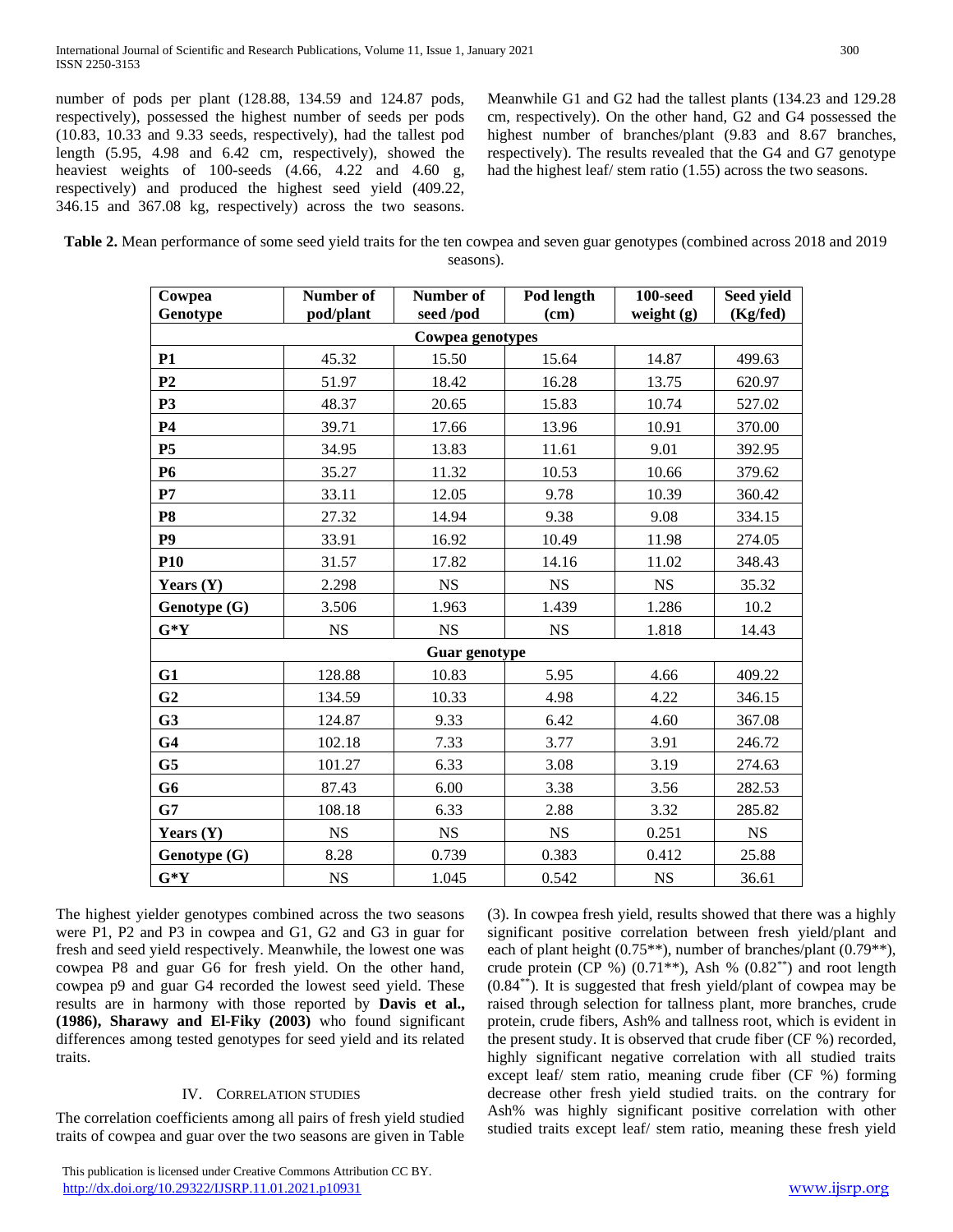correlated traits increase Ash % forming. Leaf/stem ratio correlation with all studied traits may be independent in their

genetic behavior under the tested cowpea genotypes.

| <b>Trait</b>               | <b>Crop</b> | <b>Plant</b><br>height | Number of<br><b>branches</b><br>/plant | Leaf/stem<br>ratio | $\bf CP$<br>$\frac{0}{0}$ | CF<br>$\frac{6}{6}$ | Ash<br>$\frac{6}{9}$ | Root<br>length |
|----------------------------|-------------|------------------------|----------------------------------------|--------------------|---------------------------|---------------------|----------------------|----------------|
| <b>of</b><br><b>Number</b> | Cowpea      | $0.81***$              |                                        |                    |                           |                     |                      |                |
| branches /<br>plant        | Guar        | $0.77***$              |                                        |                    |                           |                     |                      |                |
| Leaf/stem                  | Cowpea      | $-0.21$                | $-0.16$                                |                    |                           |                     |                      |                |
| ratio                      | Guar        | $-0.49$                | $-0.45$                                |                    |                           |                     |                      |                |
| CP <sub>96</sub>           | Cowpea      | $0.74***$              | $0.58***$                              | 0.29               |                           |                     |                      |                |
|                            | Guar        | $0.79***$              | 0.50                                   | $-0.66*$           |                           |                     |                      |                |
|                            | Cowpea      | $-0.72**$              | $-0.83***$                             | 0.02               | $-0.58**$                 |                     |                      |                |
| $CF\%$                     | Guar        | $0.78***$              | $0.81***$                              | $-0.60*$           | $0.64*$                   |                     |                      |                |
|                            | Cowpea      | $0.65***$              | $0.63***$                              | $-0.22$            | $0.53*$                   | $-0.64**$           |                      |                |
| Ash $%$                    | Guar        | $0.72***$              | $0.69**$                               | $-0.75***$         | $0.61**$                  | $0.78***$           |                      |                |
|                            | Cowpea      | $0.73***$              | $0.77***$                              | 0.10               | 0.61                      | $-0.76***$          | $0.75***$            |                |
| Root length                | Guar        | $0.87**$               | $0.68***$                              | $-0.66$ **         | $0.70**$                  | $0.81***$           | $0.87**$             |                |
|                            | Cowpea      | $0.75***$              | $0.79***$                              | $-0.02$            | $0.71***$                 | $-0.72**$           | $0.82**$             | $0.84***$      |
| Fresh yield                | Guar        | $0.83***$              | $0.79***$                              | $-0.73**$          | $0.65*$                   | $0.87**$            | $0.92**$             | $0.93***$      |

Table 3. Correlation coefficients among fresh yield studied traits of cowpea and guar genotypes (data n= 30 and 21, respectively).

\* and \*\* indicate significant at 0.05 and 0.01 level of probability, respectively.

In guar fresh yield, plant height (0.83\*\*), number of branches/plant (0.79\*\*), crude fibers (CF %) (0.87\*\*), Ash%  $(0.92^{**})$  and root length  $(0.93^{**})$  were highly significant positive. Crude protein (CP %) had only significant positive association with fresh yield /plant (0.65<sup>\*</sup>). However, highly significant negative association between leaf/ stem ratio and fresh yield/plant (-0.73\*\*) was also observed, indicating that the light leaf/ stem ratio produced more fresh yield/plant. Then, fresh yield /plant may be raised through selection for more tall plant, profuse branches, crude protein, crude fibers, Ash % and tallness root with less leaf/ stem ratio. It is mentioned that crude fibers (CF %) recorded, highly significant and significant positive correlation with all studied traits except leaf/ stem ratio, therefore crude fibers (CF %) considered as a highly important former for fresh yield correlated traits in guar.

The estimates of correlation coefficient between seed yield and some yield related traits were shown in **Table 4**. In cowpea, seed yield components exhibited that there was a highly significant positive association between seed yield trait and each of fresh yield/plant (0.72**\*\***), number of pods/plant (0.85**\*\***) and pod length (0.67**\*\***), and had significant positive correlation with 100-seed weight (0.45**\*** ). It is evident that the selection for the previous traits would improve the productivity of cowpea because of their positive and significant association with seed yield. These results concur with those reported by **Aliyu and Makinde (2016) and Aliyu et al***.* **(2019).** Meanwhile, insignificant association between number of seed/pod with 100-seed weight and seed

 This publication is licensed under Creative Commons Attribution CC BY. <http://dx.doi.org/10.29322/IJSRP.11.01.2021.p10931> [www.ijsrp.org](http://ijsrp.org/)

yield was also observed, indicating that these traits may be independent in their genetic behavior under the tested cowpea genotypes. These results were in agreement with **Aliyu and Makinde (2016) and Aliyu et al***.* **(2019),** which suggest available genetic improvement of cowpea seed yield by selection for these traits.

In guar seed yield, results showed that there was a highly significant positive correlation between seed yield and each of plant height  $(0.78^{**})$  and number of branches /plant  $(0.81^{**})$ . These findings indicate that selection for each or all of these traits would be accompanied by high guar seed yield. This agrees with **Manivannan et al***.* **(2015)** for number of pods/plant. It is mentioned that fresh yield components exhibited various trends of association among themselves in both cowpea and guar crops, however crude fiber (CF %) was highly for fresh yield trait in guar as standing crop, in contrary cowpea as stretched crop. Therefore, selection for plant height, number of branches /plant, crude protein, Ash% and root length was effective for both guar and cowpea fresh yield trait. Meanwhile, fresh yield/plant, number of pods/plant, pod length and 100-seed weight was the effective both guar and cowpea seed yield trait.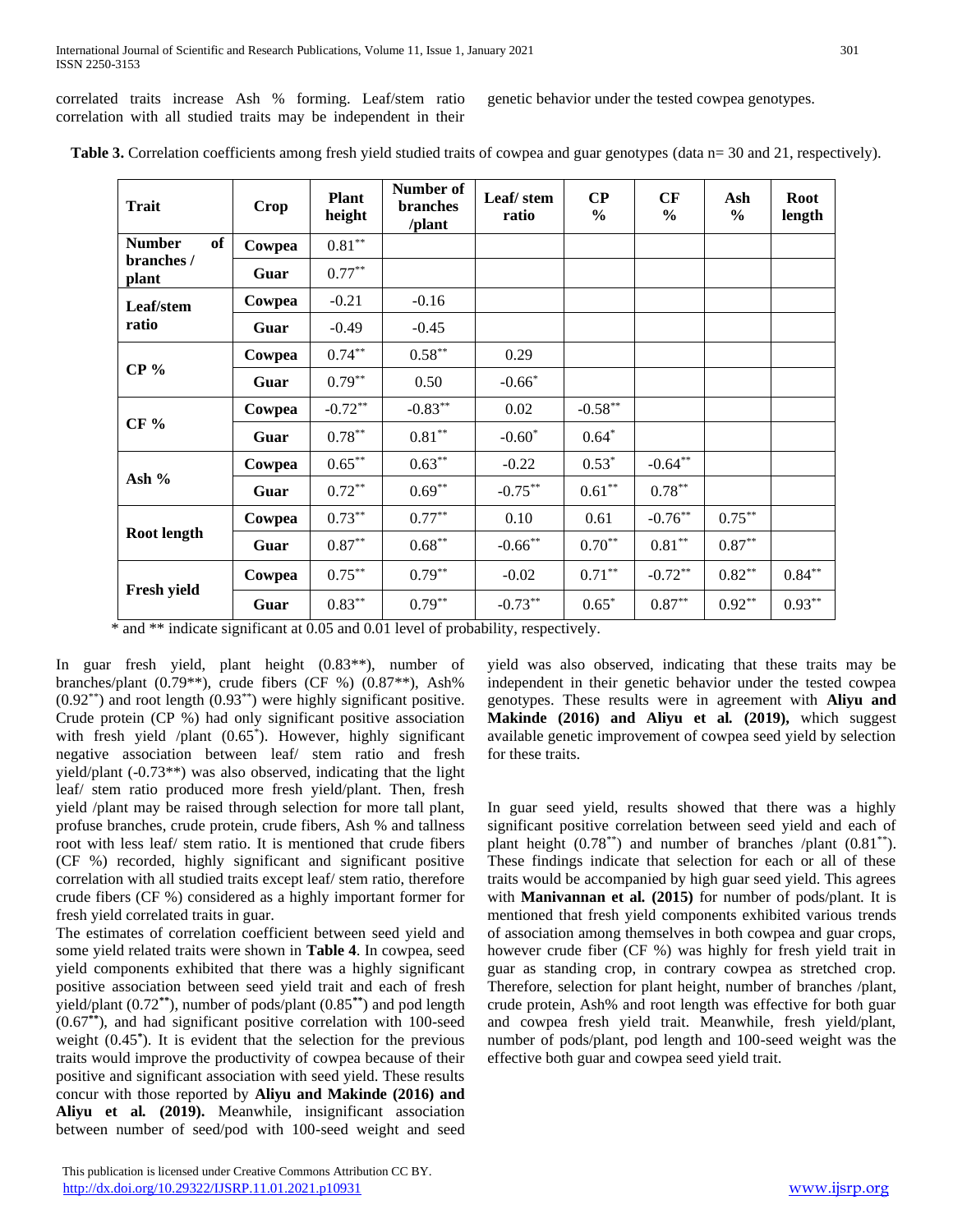| <b>Trait</b>        | Crop   | Fresh<br>vield | Number of<br>pod/plant | Number of<br>seed /pod | Pod<br>length | 100-seed<br>weight |
|---------------------|--------|----------------|------------------------|------------------------|---------------|--------------------|
| of<br><b>Number</b> | Cowpea | $0.84***$      |                        |                        |               |                    |
| pod/plant           | Guar   | $0.85***$      |                        |                        |               |                    |
| of<br><b>Number</b> | Cowpea | $0.49*$        | $0.49*$                |                        |               |                    |
| seed/pod            | Guar   | $0.91***$      | $0.88***$              |                        |               |                    |
|                     | Cowpea | $0.88***$      | $0.81***$              | $0.72***$              |               |                    |
| Pod length          | Guar   | $0.78***$      | $0.76***$              | $0.87**$               |               |                    |
| 100-seed            | Cowpea | $0.75***$      | $0.60**$               | 0.31                   | $0.62**$      |                    |
| weight              | Guar   | $0.75***$      | $0.65*$                | $0.79***$              | $0.90**$      |                    |
|                     | Cowpea | $0.72***$      | $0.85***$              | 0.28                   | $0.67**$      | $0.45*$            |
| Seed yield          | Guar   | $0.67**$       | $0.78***$              | $0.82**$               | $0.84***$     | $0.78***$          |

Table 4. Correlation coefficients among seed yield studied traits of cowpea and guar genotypes (data n= 30 and 21, respectively).

\* and \*\* indicate significant at 0.05 and 0.01 level of probability, respectively.

It is mentioned that fresh yield components exhibited various trends of association among themselves in both cowpea and guar crops, however crude fiber (CF %) was highly for fresh yield trait in guar as standing crop, in contrary cowpea as stretched crop. Therefore, selection for plant height, number of branches/plant, crude protein, Ash% and root length was effective for both guar and cowpea fresh yield trait. Meanwhile, fresh yield/plant, number of pods/plant, pod length and 100-seed weight was the effective both guar and cowpea seed yield trait.

#### V. PATH ANALYSIS

The obvious correlation coefficients obtained can be explained by partitioning the correlation coefficients into direct and indirect effects for given set of causal interrelationships. Originally, several symptoms were obtained before path analysis as test the multi-collinearity problem. Direct effects were below one, indicating the absence of multi-collinearity or were minimal for all yields/crop (**Gravois and Helms 1992**). Then, path analysis was performed for all yields-related traits. Direct and indirect effects for different significant seven yield-related traits on cowpea and guar fresh yield are summarized in **Table (5).** In the studied cowpea fresh yield, it is observed that positive direct effects were recorded for all fresh yield traits, except plant height (*-*0.200) and leaf/stem ratio (-0.076), which were small and negligible, respectively. The results indicated that crude protein (CP %) with (0.356), number of branches per plant (0.350), root length (0.338) and Ash % (0.333) revealed the highest positive direct effect on fresh yield followed by crude fiber (CF %) with (0.102).

Regarding the considerable components of the indirect effects, it is noted that number of plant height had positive large indirect effects on fresh yield through their associations with number of branches (0.282), crude protein (0.262) and root length (0.245). However, the leaf/stem ratio exhibited a considerable positive influence on fresh yield (0.104) through their associations with

crude protein (CP %). Meanwhile, a strong negative influence on fresh yield was indirectly recorded by crude fiber (CF %) *via* the number branches per plant (-0.291). **Figure (1)** revealed the effective direct and indirect variables on forage cowpea fresh yield across all genotypes.

The previous observed values had the relative importance for the other direct and indirect effects. The studied seven traits totally explained (86.56 %) of fresh yield variation. In accordance, the residual part may be attributed to unknown variation, committing of errors (13.44 %) during measuring the studied cowpea fresh yield-traits and/or some other traits that were not incorporated in the present investigation. On the basis of obtained results of the cowpea fresh yield-traits, among the components of fresh yield, number of branches /plant, root length and crude protein (CP %) are the most reliable fresh yield components as selection criteria.

In this guar, the matrix of direct and joint effects for the seven related traits on fresh yield/plant is shown in **Table (5)**. Positive direct effects were recorded for all fresh yield traits, except leaf/stem ratio (-0.205) and crude protein (CP %) with (-0.281). The results indicated that Ash% (0.374) exerted the highest positive direct effect on fresh yield followed by plant height (0.301). From the results it can be concluded that fresh yield can be increased by selecting genotypes having more ASH% and plant height. Indirect plant height, number of branches/plant, CP%, CF % and root length affected fresh yield/plant positively and high through their association with Ash % (0.269, 0.256, 0.257, 0.290 and 0.323, respectively). Then, Ash% affected fresh yield positively and indirectly through all the traits except for leaf/stem ratio that recorded negative and high indirect effect on fresh yield (-0.282). However, the indirect effects for the Ash% were more important compared to direct effects in number of branches/plant, leaf/stem ratio, CF % and root length**.** Therefore, there is large scope of simultaneous improvement in guar fresh yield as well as other yield components through selection taking into consideration these pairs of traits. Generally, these studied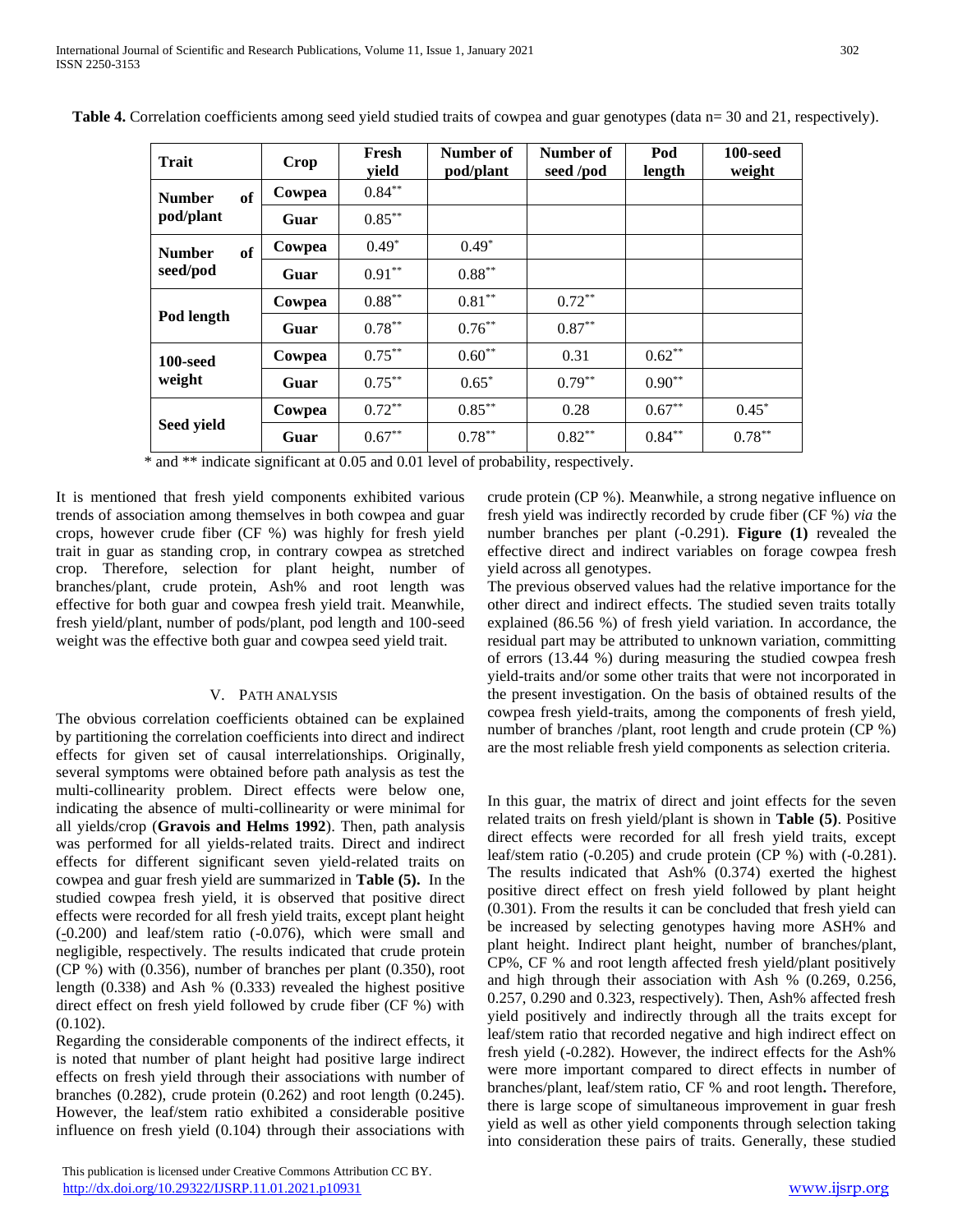traits recorded 97.01 % of fresh yield variation. The residual component (2.99 %) may be contributed to unknown variation (other traits that were not considered in this study). **Figure (2)**  revealed the effective direct and indirect variables on guar fresh yield across all genotypes.



**Fig. 1.** Diagrammatic representation of effective direct and indirect variables on forage cowpea yield across all genotypes.

| <b>Trait</b>        | Crop   | <b>Plant</b><br>height | No. of<br><b>branches</b><br>/ Plant | Leaf<br>/stem<br>ratio | $\bf CP$<br>$\frac{6}{6}$ | CF<br>$\frac{6}{9}$ | Ash<br>$\frac{6}{9}$ | <b>Root</b><br>length | <b>Correlation</b><br>with<br>fresh yield |
|---------------------|--------|------------------------|--------------------------------------|------------------------|---------------------------|---------------------|----------------------|-----------------------|-------------------------------------------|
| <b>Plant height</b> | Cowpea | $-0.200$               | 0.282                                | 0.016                  | 0.262                     | $-0.073$            | 0.217                | 0.245                 | $0.749**$                                 |
|                     | Guar   | 0.301                  | 0.041                                | 0.100                  | $-0.223$                  | 0.142               | 0.269                | 0.196                 | $0.83**$                                  |
| of<br>No.           | Cowpea | $-0.161$               | 0.350                                | 0.012                  | 0.207                     | $-0.085$            | 0.209                | 0.258                 | $0.791**$                                 |
| branches/plant      | Guar   | 0.231                  | 0.054                                | 0.092                  | $-0.141$                  | 0.146               | 0.256                | 0.154                 | $0.79**$                                  |
| Leaf/stem           | Cowpea | 0.043                  | $-0.056$                             | $-0.076$               | 0.104                     | 0.002               | $-0.074$             | 0.033                 | $-0.024$                                  |
| ratio               | Guar   | $-0.147$               | $-0.024$                             | $-0.205$               | 0.186                     | $-0.108$            | $-0.282$             | $-0.148$              | $-0.73**$                                 |
|                     | Cowpea | $-0.147$               | 0.203                                | $-0.022$               | 0.356                     | $-0.059$            | 0.176                | 0.206                 | $0.713**$                                 |
| $CP\%$              | Guar   | 0.238                  | 0.027                                | 0.136                  | $-0.281$                  | 0.116               | 0.257                | 0.158                 | $0.65*$                                   |
| $CF\%$              | Cowpea | 0.143                  | $-0.291$                             | $-0.002$               | $-0.205$                  | 0.102               | $-0.214$             | $-0.255$              | $-0.722**$                                |
|                     | Guar   | 0.236                  | 0.043                                | 0.123                  | $-0.181$                  | 0.180               | 0.290                | 0.183                 | $0.87**$                                  |
| Ash $%$             | Cowpea | $-0.130$               | 0.220                                | 0.017                  | 0.188                     | $-0.065$            | 0.333                | 0.253                 | $0.816**$                                 |
|                     | Guar   | 0.216                  | 0.037                                | 0.155                  | $-0.193$                  | 0.140               | 0.374                | 0.195                 | $0.92**$                                  |
|                     | Cowpea | $-0.145$               | 0.268                                | $-0.008$               | 0.217                     | $-0.077$            | 0.250                | 0.338                 | $0.843**$                                 |
| Root length         | Guar   | 0.261                  | 0.037                                | 0.135                  | $-0.197$                  | 0.146               | 0.323                | 0.226                 | $0.93**$                                  |
| Cowpea Residuals%   |        | 13.44%                 |                                      |                        |                           | Guar Residuals%     |                      |                       | 2.99%                                     |

**Table 5.** Direct (diagonal) and indirect effects of components traits attributing to fresh yield in the studied cowpea and guar genotypes.

\* and \*\* indicate significant at 0.05 and 0.01 level of probability, respectively.

The direct (diagonal) and indirect contributions of yield attributes to the seed yield of studied cowpea and guar genotypes are presented in **Table (6).** In cowpea, the direct contribution of fresh yield to seed yield was (0.127), whereas the highest indirect contribution came through number of pods per plant. The number of pods per plant direct participation to seed yield was (0.839), while the highest indirect part was exhibited by pod length. Meanwhile, number of seeds per pod and 100-seed weight exhibited low and negative direct contribution (-0.250 and - 0.164, respectively). In contrast, its indirect contribution through

number of pods per plant was the highest and positive (0.412 and 0.501) for both seeds per pod and 100-seed weight, respectively. Similarly, although the direct contribution of pod length to the seed yield of cowpea was low and positive (0.155), its indirect participation through number of pods per plant was high (0.683). The last studied five traits totally explained (76.56%) of seed yield variation, calculating the residual part from unknown variation as errors (23.44%). The highest direct contribution was exhibited by number of pods per plant, while the indirect contributions via other traits were relatively low. The path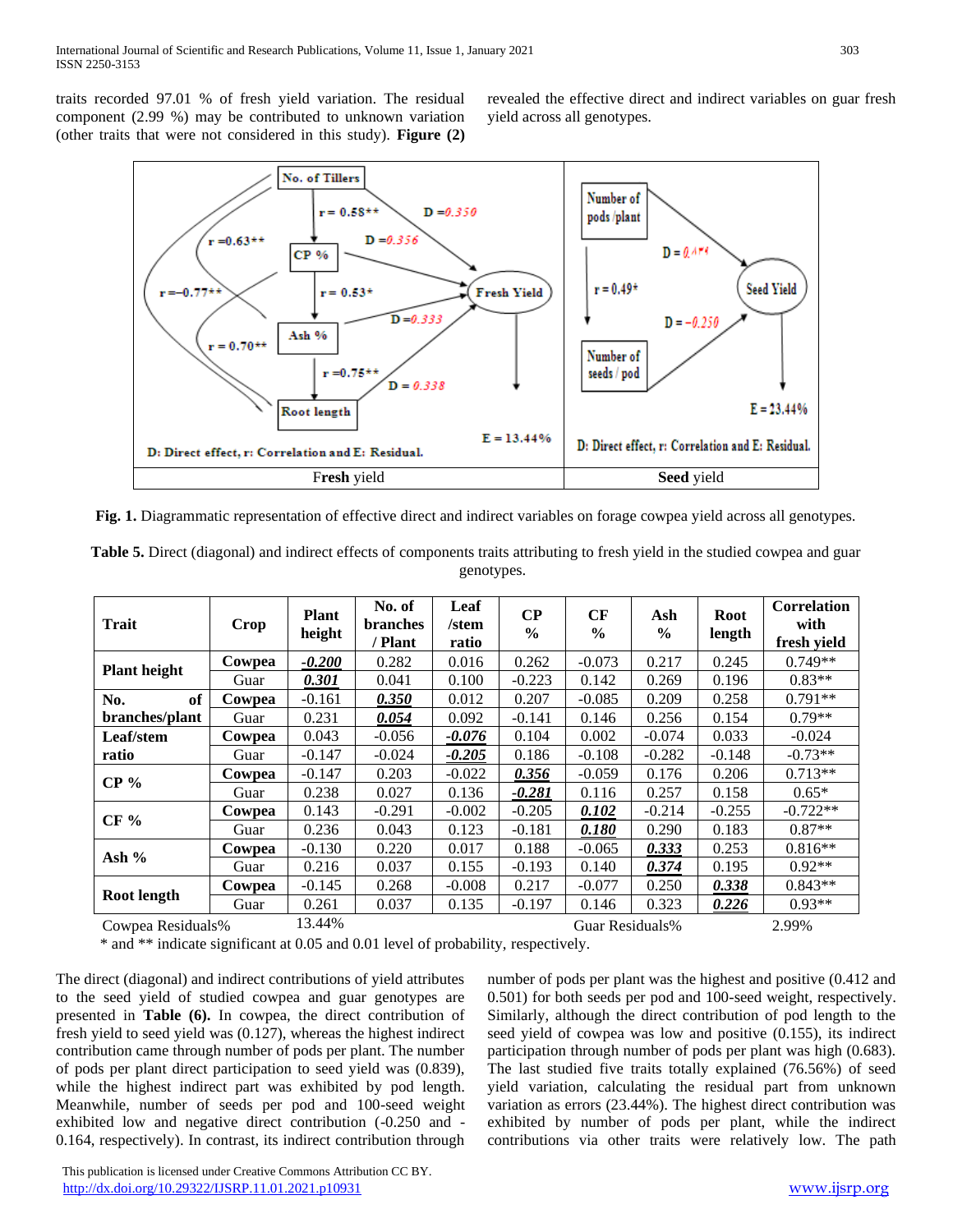coefficient analysis showed that number of pods per plant showed the highest direct contribution and percentage yield contribution to seed yield in cowpea. These findings are in agreement with **Kwaga (2014)** and **Sanganamoni et al. (2016),**  **Neeraj***et al.* **(2017) Jonah and Kwaga (2019),** who's established that number of pods/plant was a major contributor to the yield of cowpea. **Figure (1)** revealed the effective direct and indirect variables on forage cowpea seed yield across all genotypes.



**Fig. 2.** Diagrammatic representation of effective direct and indirect variables on guar yield across all genotypes.

In guar, the negative direct participation of fresh yield to seed yield was recorded (-0.551), while the highest indirect participation was exhibited by number of seeds per pod (0.406) followed by number of pods per plant (0.390). On the other side, number of pods per plant presented direct positive contribution to seed yield (0.460) while the highest indirect contribution was

revealed by fresh yield as negative value (-0.467). Similarly, number of seeds per pod, pod length and 100-seed weight demonstrated direct positive contribution to seed yield (0.447, 0.232 and 0.333, respectively). However, its highest indirect contribution through fresh yield to seed yield exhibited high and negative values (-0.500, -0.432 and -0.411, respectively).

**Table 6.** Direct (diagonal) and indirect effects of components traits attributing to seed yield in the studied cowpea and guar genotypes.

| <b>Trait</b>       | Crop   | Fresh<br>yield | Pods no.<br>/plant | <b>Seeds</b><br>no./pod | Pod<br>length | 100-seed<br>weight | <b>Correlation</b><br>with<br>seed vield |
|--------------------|--------|----------------|--------------------|-------------------------|---------------|--------------------|------------------------------------------|
|                    | Cowpea | 0.127          | 0.703              | $-0.122$                | 0.136         | $-0.122$           | $0.722**$                                |
| <b>Fresh vield</b> | Guar   | <u>-0.551</u>  | 0.390              | 0.406                   | 0.182         | 0.248              | $0.674**$                                |
| Pods no./plant     | Cowpea | 0.107          | 0.839              | $-0.123$                | 0.126         | $-0.098$           | $0.851**$                                |
|                    | Guar   | $-0.467$       | 0.460              | 0.393                   | 0.176         | 0.216              | $0.779**$                                |
|                    | Cowpea | 0.062          | 0.412              | $-0.250$                | 0.111         | $-0.051$           | 0.284                                    |
| Seeds no./pod      | Guar   | $-0.500$       | 0.405              | 0.447                   | 0.203         | 0.263              | $0.817**$                                |
| Pod length         | Cowpea | 0.112          | 0.683              | $-0.180$                | 0.155         | $-0.101$           | $0.669**$                                |
|                    | Guar   | $-0.430$       | 0.350              | 0.390                   | 0.232         | 0.299              | $0.840**$                                |
|                    | Cowpea | 0.095          | 0.501              | $-0.078$                | 0.096         | $-0.164$           | $0.450*$                                 |
| 100-seed weight    | Guar   | $-0.410$       | 0.298              | 0.354                   | 0.209         | 0.333              | $0.783**$                                |

Cowpea Residuals% 23.44% Guar Residuals% 19.26%

\* and \*\* indicate significant at 0.05 and 0.01 level of probability, respectively.

 This publication is licensed under Creative Commons Attribution CC BY. <http://dx.doi.org/10.29322/IJSRP.11.01.2021.p10931> [www.ijsrp.org](http://ijsrp.org/)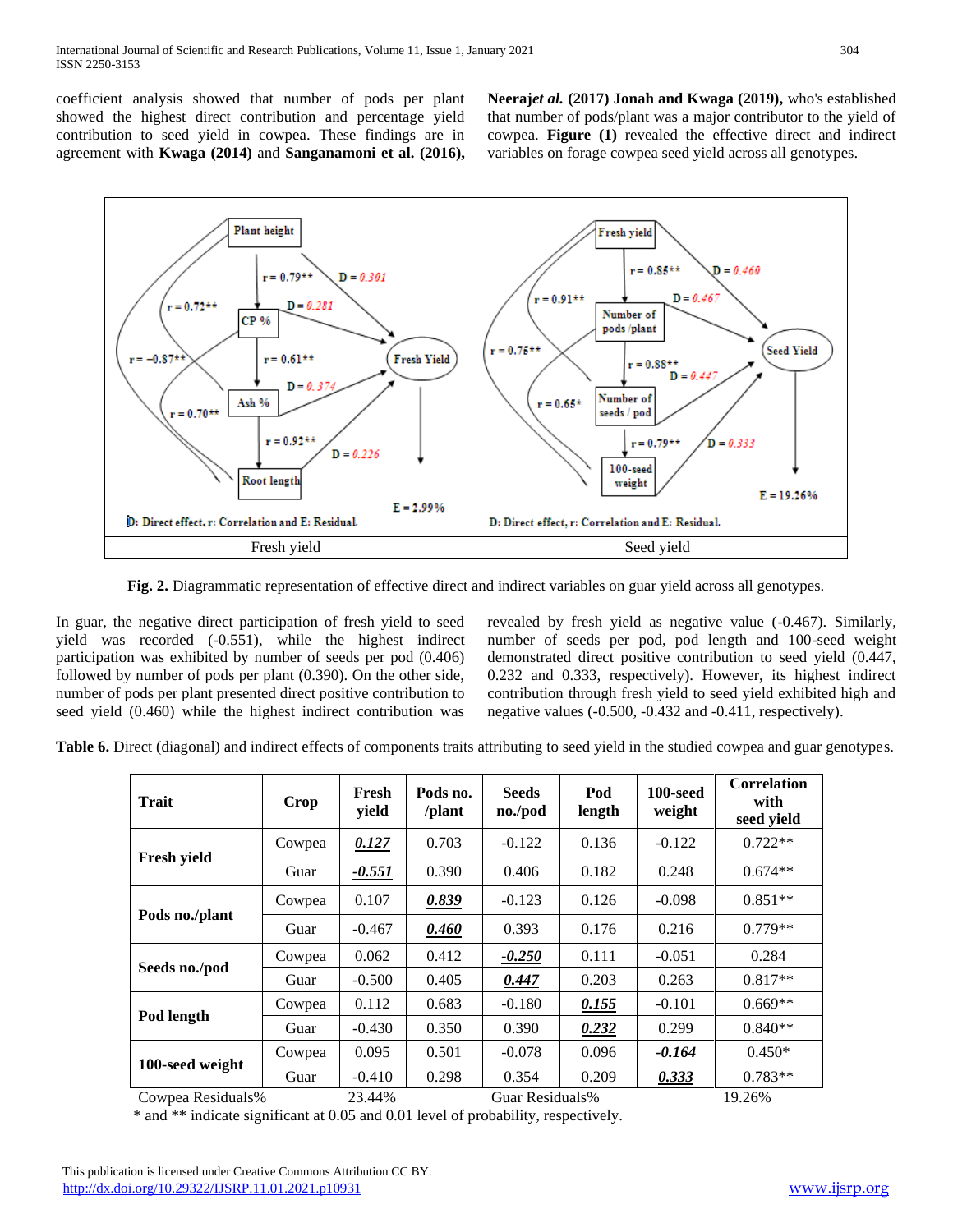Therefore, number of pods per plant and seeds per pod could also be important traits which should be viewed in selection program for guar improvement, since it contributed remarkably to seed yield. These studied traits recorded 80.74% of seed yield variation. The residual component (19.26%) may be contributed to unknown variation. Then, the path coefficient analysis showed that fresh yield exhibited the highest negative direct and indirect contribution to guar seed yield; which was greater than all the contributions of the other traits. **Figure (2)** presented the effective direct and indirect variables on forage cowpea and guar seed yield across all genotypes.

#### VI. GENETIC PARAMETERS

Observed highly significant differences for all the traits indicated to the variation was genetic and provides a good chance of improvement in studied cowpea and guar genotypes. The genotypic coefficient of variability (GCV %) and phenotypic coefficient of variability (PCV %), broad sense heritability and expected genetic advance (as percentage of mean) for various studied traits are presented in **Table (7).** Generally, phenotypic coefficient of variability (PCV %) was higher than corresponding genotypic coefficient of variability (GCV %) for all studied traits in both crops which demonstrated the environmental effect upon the traits. The highest estimates of genotypic coefficient of variability (PCV % and GCV %) were observed for root length (32.53 and 31.80%), number of branches (31.77and 20.74%), seed yield (27.62 and 23.48), pod length (22.76 and 20.83) and number of pods/plant (22.07 and 20.67) in cowpea. Meanwhile, fresh yield (36.67and 33.13%), pod length (33.75and 32.50), number of seeds/pod (27.20 and 24.30), number of branches (27.11and 20.21%) and root length (24.78 and 23.89%) exhibited highest PCV % and GCV % values, respectively in guar. That indicates the presence of exploitable genetic variability for root length, number of branches and pod length traits in both two crops.

The estimates of heritability  $(h^2)$  in broad sense and expected genetic advance (GA %) for different studied traits/crop were calculated. Across cowpea traits, number of branches per plant, leaf/stem ratio, crude fiber (CF %), ash% and 100-seed weight showed relatively low h<sup>2</sup>values (ranged from 39.18 and 59.82%). In contrast, h<sup>2</sup>estimates were comparatively high (between 72.31) and 95.52%) for all other fresh and seed yield cowpea traits. Meanwhile, all the guar yield traits had relatively higher  $h^2$ values that ranged from (92.94 to 69.35) except number of branches per plant, ash% and crude fiber (CF %) that recorded the relatively lowest h<sup>2</sup>values (55.56, 55.93 and 56.15, respectively).

Estimates of GA (as % of the mean) in **Table (7)** ranged from 10.79% for crude fiber (CF %) to 64.01% for root length in cowpea; however in guar GA ranged from 11.49% for crude fiber (CF %) to 64.48% for pod length. Generally, higher estimates of GA % were observed for root length (64.01%), seed yield (41.14%), number of pods per plant (39.87%), pod length (39.28%), fresh yield (32.65%), number of seeds per pod (32.64%) and plant height (31.73%) in cowpea. Meanwhile, traits of pod length (64.48%), fresh yield (61.66%), root length (47.44%), number of seeds per pod (44.71%), number of branches per plant (31.03%) and seed yield (30.75%) recorded the higher estimates in guar. That indicates the presence of exploitable genetic variability for root length, fresh yield per plant, number of seeds per pod, pod length and seed yield traits across both crops (cowpea and guar) and can be improved through selections effectively.

Generally, high heritability estimates coupled with high genetic advance% were observed for plant height, fresh yield, number of pods per plant and pod length traits in cowpea crop, and fresh yield, number of seeds per pod and pod length traits in the guar crop. From the results of both crops, it can be concluded that these traits are controlled by additive type of gene action and could be improved through selection. It is mentioned that number of pods per plant is important in cowpea yield crop improvement by selection; however number of seeds per pod is more important in guar yield crop.

| <b>Trait</b>            |         | Cowpea  |         |                     | Guar  |         |         |       |
|-------------------------|---------|---------|---------|---------------------|-------|---------|---------|-------|
|                         | $PCV\%$ | $GCV\%$ | $h^2$ % | GA<br>$\frac{0}{0}$ | PCV % | $GCV\%$ | $h^2$ % | GA %  |
| <b>Plant height</b>     | 18.16   | 16.73   | 84.79   | 31.73               | 13.14 | 12.41   | 89.24   | 24.15 |
| No. of branches /plant  | 31.77   | 20.74   | 42.63   | 27.89               | 27.11 | 20.21   | 55.56   | 31.03 |
| Leaf/stem ratio         | 16.10   | 10.08   | 39.18   | 13.00               | 11.72 | 9.76    | 69.35   | 16.74 |
| Crude protein $(CP \%)$ | 10.64   | 7.47    | 95.52   | 10.79               | 11.42 | 8.55    | 92.94   | 13.20 |
| Crude fiber $(CF \%)$   | 9.36    | 7.24    | 49.25   | 11.53               | 9.97  | 7.46    | 56.15   | 11.49 |
| $\mathbf{Ash\%}$        | 14.48   | 12.77   | 59.82   | 23.20               | 15.66 | 13.81   | 55.93   | 25.09 |
| Root length             | 32.53   | 31.80   | 77.77   | 64.01               | 24.78 | 23.89   | 77.80   | 47.44 |
| <b>Fresh yield</b>      | 19.24   | 17.47   | 82.38   | 32.65               | 36.67 | 33.13   | 81.63   | 61.66 |
| Pods no./plant          | 22.07   | 20.67   | 87.69   | 39.87               | 16.63 | 14.84   | 79.62   | 27.27 |
| Seeds no./pod           | 20.72   | 18.12   | 76.48   | 32.64               | 27.20 | 24.30   | 79.79   | 44.71 |
| Pod length              | 22.76   | 20.83   | 83.77   | 39.28               | 33.75 | 32.50   | 92.75   | 64.48 |
| 100-seed weight         | 19.81   | 14.79   | 55.76   | 22.76               | 17.44 | 14.40   | 68.21   | 24.51 |
| Seed yield              | 27.62   | 23.48   | 72.31   | 41.14               | 20.46 | 17.48   | 72.95   | 30.75 |

**Table 7.** Variability coefficient, heritability and expected genetic advance for studied cowpea and guar traits**.**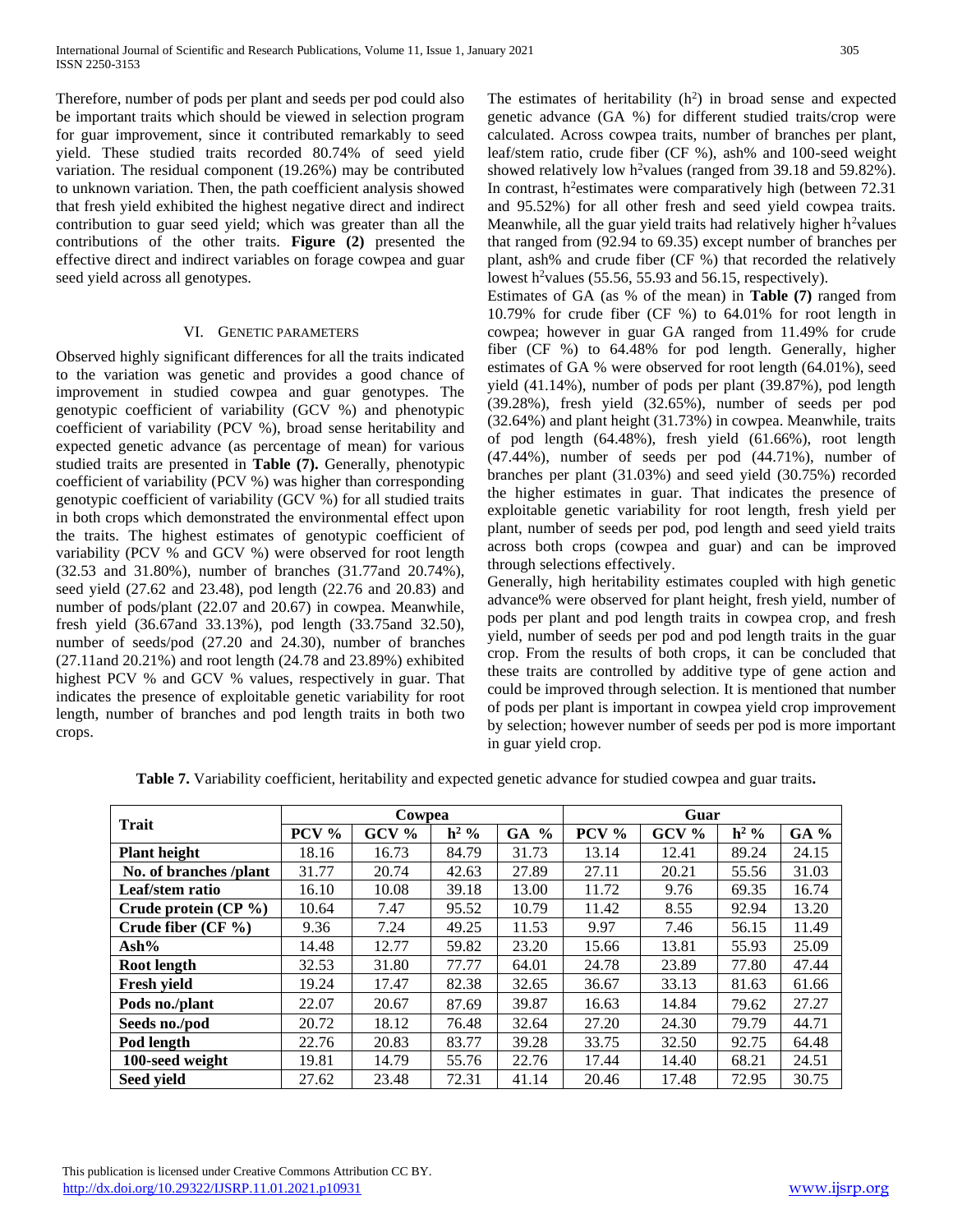#### VII. CONCLUSION

The finding of this study indicated that there is some range of variability in both cowpea and guar genotypes. Understanding the magnitude of variability and the degree of association between the different traits is important to provide the base for effective selection for yield improvement in ten genotypes of cowpea (as stretched crop) and seven genotypes of guar (as standing crop). A combined analysis of variance over the two seasons revealed significant differences among both cowpea and guar studied genotypes for all studied traits. Genotypes P1, P2 and P3 in cowpea and G1, G2 and G3 in guar recorded the highest values of fresh and seed yield over the two seasons, indicating that these genotypes are promising and could be recommended for release. Correlation coefficients for fresh yield components exhibited various trends of association among themselves in both cowpea and guar crops and crude fiber (CF %) was highly important for fresh yield trait in guar as standing crop, in contrary cowpea as stretched crop. Therefore, selection for plant height, number of branches /plant, crude protein, Ash% and root length was effective for both guar and cowpea fresh yield trait. Meanwhile, fresh yield/plant, number of pods/plant, pod length and 100-seed weight was the effective in both guar and cowpea seed yield trait, however number of seeds/plant was effective in guar only.

Results of path analysis revealed that the seven studied traits totally explained (86.56%) of fresh yield variation. In accordance, the residual part may be attributed to unknown variation, committing of errors (13.44%). fresh per plant in cowpea showed that number of branches /plant, root length and crude protein (CP %) are the most reliable fresh yield components as selection criteria. On the other hand, traits totally recorded 97.01% of guar fresh yield variation with residual component (2.99%)**,** however Ash% trait gave the maximum influence directly and indirectly. The studied five seed yield traits totally explained (76.56%) of cowpea seed yield variation, recording the number of pods per plant as the highest direct and indirect contribution. Meanwhile, seed yield traits in guar recorded 80.74% of seed yield variation. Therefore, there is large scope of simultaneous improvement in cowpea and guar yield as well as other yield components through selection taking into consideration these traits. High heritability  $(h^2)$  estimates coupled with high genetic advance% (GA %) were observed for plant height, fresh yield/plant, number of pods per plant and pod length traits in cowpea crop (as stretched plants). However, fresh yield, number of seeds per pod and pod length traits in the guar crop (as standing plants), indicating that these traits are controlled by additive gene effects and could be improved through selection.

#### **REFERENCES**

- [1] A.O.A.C. (1980). Association of official agricultural chemists In (Official Methods of Analysis). 13 Ed . The A.O.A.C., Washington D. C., U.S.A.
- [2] Ali, Y., Z. Aslam, F. Hussain and A. Shakur (2004). Genotype and environmental interaction in cowpea (Vigna unguiculata L.) for yield and disease resistance. Inter. J. Environ. Sci. Technol., 1 (2): 119- 123.
- [3] Aliyu O. M. and B. O. Makinde (2016). Phenotypic analysis of seed yield and yield components in cowpea (Vigna unguiculata L. Walp). Plant Breed. Biotech. 4: 252-261.

 This publication is licensed under Creative Commons Attribution CC BY. <http://dx.doi.org/10.29322/IJSRP.11.01.2021.p10931> [www.ijsrp.org](http://ijsrp.org/)

- [4] Aliyu, O. M., O. O. Lawal, A. A. Wahab and U. Y. Ibrahim (2019). Evaluation of advanced breeding lines of cowpea (Vigna unguiculata L. Walp) for high seed yield under farmers' field Conditions. Plant Breed. Biotech. 7(1):12-23.
- [5] Arora, R. N. and S. K. Pahuja (2008). Mutagenesis in guar (Cyamopsis tetragonoloba L.,Taub.). Plant Mutation Repotrs, 2:1.
- [6] Bewal, S., J. Purohit, A. Kumar, R. Khedasana and S. Rama Rao (2009). Cytogenetical investigations in colchicines-induced tetraploids of (Cyamopsis tetragonoloba L.Czech J.Cenet.Plant Breed., 45:143-154.
- [7] Bizeti H. S., C. G. P. deCarvalho, J. R. P. deSouza and D. Destro (2004). Path Analysis under Multicollinearity in Soybean. Agron. J., 47(5): 669- 676.
- [8] Boukar O., F. Massawe, S. Muranaka, J. Franco, B. Maziya-Dixon and B. Singh (2011). Evaluation of cowpea germplasm lines for protein and mineral concentrations in grains. Plant Genet. Resour. 9: 515-522.
- [9] Davis, D.W., D. B. Marsh and M.N. Alvarez (1986). MN13 and MN150 cowpea breeding lines. HortScience 2(4):1080-1081.
- [10] Duarte, R.A. and M.W. Adams, (1972). A path coefficient analysis of some yield components interrelation infield beans (Phaseoleus vulgaris L.). Crop Sci., 12(5): 579-582.
- [11] Gravois, K. A. and R. S. Helms (1992). Path analysis of rice yield and yield components as affected by seeding rate. Agron. J., 84:  $1 - 4$ .
- [12] Gresta F., A. I. De Luca, A. Strano, G. Falcone, C. Santonoceto, U. Anastasi and G. Gulisano (2014). Economic and environmental sustainability analysis of guar (Cyamopsis tetragonoloba L.) farming process in a Mediterranean area: two case studies. Ital J Agron. 9 (1):20-24.
- [13] Jonah, P.M. and Y.M. Kwaga (2019). Genetic interrelationship among quantitative traits and path analysis of some West African okra (Abelmoschus caillei) genotypes. Agricultural Science and Technology,  $11(1):3 - 7.$
- [14] Krasova-Wade T., O. Diouf, I. Ndaye, C.E. Sall, S. Braconnier and M. Neyra (2006). Water-condition effects on rhizobia competition for cowpea nodule occupancy. Afri. J. Biotechnol. 5 : 1457-1463.
- [15] Kwaga Y. M. (2014). Direct and indirect contribution of Yield Attributes to the Kernel yield of Groundnut (Arachis hypogaea L.) grown under Alectra infestation at Samaru, Nigeria. International Journal of Engineering Science (IJRES) 2:9-11.
- [16] Levene, H. (1960). Robust tests for equality of variances. In Ingram Olkin, Harold Hotelling, Etalia, Stanford University Press, P. 278-292.
- [17] Manivannan, A., C. R. Anandakumar, R. Ushakumari and G. S. Dahiya (2015). Genetic Diversity of Guar Genotypes (Cyamopsis Tetragonoloba (L.) Taub.) Based on Agro-Morphological Traits. Bangladesh J. Bot. 44(1): 59-65.
- [18] Mohammadi, S. A., B.M. Prasanna and N. N. Singh (2003). Sequential path model for determining interrelationships among grain yield and related characters in maize. Crop Science 43:1690–1697.
- [19] Morris, J.B. 2010. Morphological and reproductive characterization of guar (Cyamopsis tetragonoloba) genetic resources regenerated in Georgia, USA. Genet. Resour. Crop. Evol., 57: 985-993.
- [20] Neeraj S, K. S. Dhirendra, P. Pooja, P. Ankit and R. Monisha (2017). Correlation and Path Coefficient Studies in Okra (Abelmoschus esculentus L. Moench). International Journal of Current Microbiology and Applied Sciences 6:1096-1101.
- [21] Ogbonnaya C.I., B. Sarr, C. Brou, O. Diouf, N.N. Diop and H. Roy-Macauly (2003). Selection of cowpea in hydroponics, pots and field for drought tolerance. Crop Sci. 43: 1114 – 1120.
- [22] Omoigui L. O., M. F. Ishiyaku, A. Y. Kamara, S. O. Alabi and S. G. Mohammed (2006). Genetic variability and heritability studies of some reproductive traits in cowpea [Vigna unguiculata (L.) Walp.]. Afr. J. Biotechnol., 5(13):1191-1195.
- [23] Rabiei, B., M. Valizadeh, B. Ghareyazie and M. Moghaddam (2004). Evaluation of selection indices for improving rice grain shape. Field Crops Research 89:359–367.
- [24] Sanganamoni M., S. Revanappa, B. P. Shivashankar and K. Muthaiah (2016). Correlation and Path Coefficient studies in okra (Abelmoschus esculentus L. Moench). Research in Environment and Life Sciences, 9:999- 101.
- [25] Santos, C.A.F., D.C. Campos da Costa, W Roberto da Silva and L.S. Boiteux (2012). Genetic analysis of total seed protein content in two cowpea crosses. Crop Sci., 52: 2501-2506.